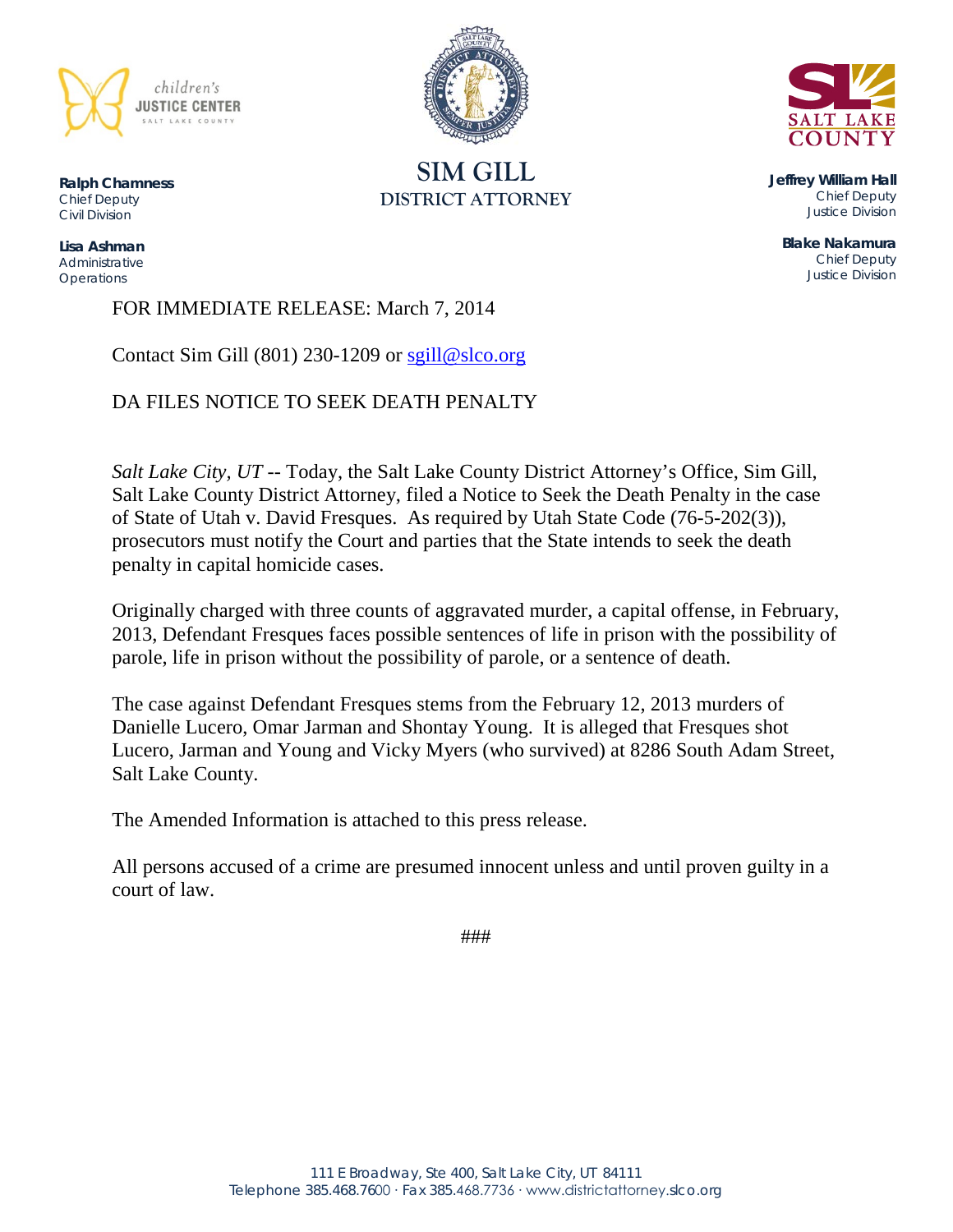SIM GILL, Bar No. 6389 District Attorney for Salt Lake County ROBERT L. STOTT, Bar No. 3131 NATHAN J. EVERSHED, Bar No. 11280 THOMAS V. LOPRESTO, Bar No. 11320 Deputy District Attorney 111 East Broadway, Suite 400 Salt Lake City, UT 84111 Telephone: (385) 468-7600

### IN THE THIRD DISTRICT COURT, WEST JORDAN DEPARTMENT

# IN AND FOR THE COUNTY OF SALT LAKE, STATE OF UTAH

Τ

| THE STATE OF UTAH                                                                          | Assigned to: ROBERT L. STOTT, NATHAN<br>J. EVERSHED, THOMAS LOPRESTO<br><b>AMENDED</b><br><b>INFORMATION</b> |  |
|--------------------------------------------------------------------------------------------|--------------------------------------------------------------------------------------------------------------|--|
| Plaintiff.<br>VS.                                                                          |                                                                                                              |  |
| <b>DAVID FRESQUES</b><br>DOB: 04/05/1987,<br><b>AKA: TWISTED</b><br>7973 South Main Street | DAO #13003434                                                                                                |  |
| Midvale, UT 84047<br>D.L.#<br><b>OTN 40684748</b><br>SO# 298292                            | Case No. 131400326                                                                                           |  |
| Defendant.                                                                                 |                                                                                                              |  |

The undersigned Deputy District Attorney upon a written declaration states on information and belief that the defendant, DAVID FRESQUES, committed the crime(s) of:

#### COUNT 1

CRIMINAL HOMICIDE, AGGRAVATED MURDER, 76-5-202 UCA, a Capital Felony, as follows: That on or about February 12, 2013 at 8286 South Adam Street, in Salt Lake County, State of Utah, the defendant did intentionally or knowingly cause the death of Danielle Lucero under the following circumstance: the homicide was committed incident to one act, scheme, course of conduct, or criminal episode during which two or more persons were killed.

## COUNT 2

CRIMINAL HOMICIDE, AGGRAVATED MURDER, 76-5-202 UCA, a Capital Felony, as follows: That on or about February 12, 2013 at 8286 South Adam Street, in Salt Lake County, State of Utah, the defendant did intentionally or knowingly cause the death of Omar Jarman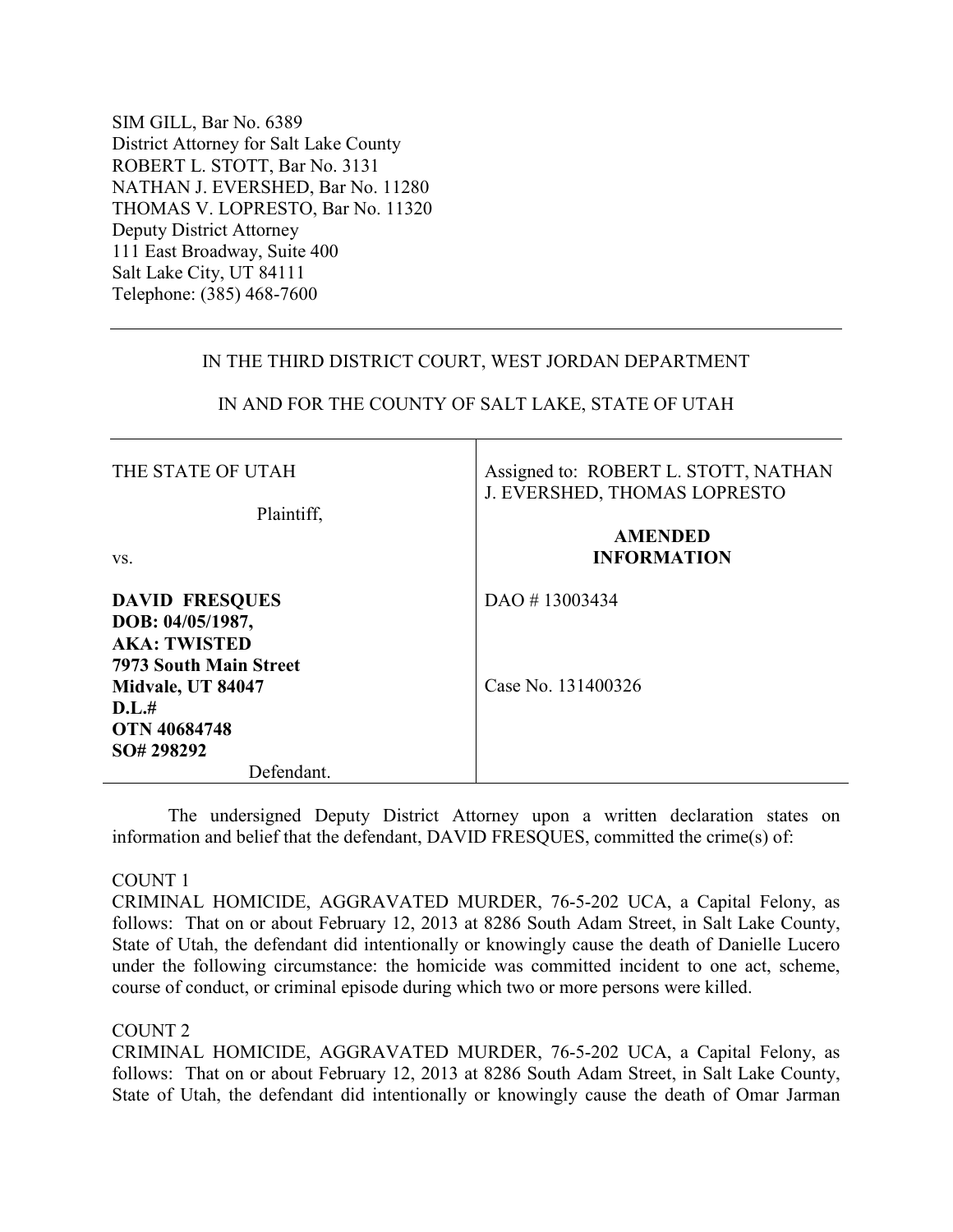### STATE vs DAVID FRESQUES DAO # 13003434 Page 2

under the following circumstance: the homicide was committed incident to one act, scheme, course of conduct, or criminal episode during which two or more persons were killed.

#### COUNT 3

CRIMINAL HOMICIDE, AGGRAVATED MURDER, 76-5-202 UCA, a Capital Felony, as follows: That on or about February 12, 2013 at 8286 South Adam Street, in Salt Lake County, State of Utah, the defendant did intentionally or knowingly cause the death of Shontay Young under the following circumstances: the homicide was committed incident to one act, scheme, course of conduct, or criminal episode during which two or more persons were killed.

#### COUNT 4

ATTEMPTED CRIMINAL HOMICIDE, AGGRAVATED MURDER, 76-5-202 UCA, First Degree Felony, as follows: That on or about February 12, 2013 at 8286 South Adam Street, in Salt Lake County, State of Utah, the defendant did attempt to intentionally or knowingly cause the death Vickie Myers under the following circumstance: the attempted homicide was committed incident to one act, scheme, course of conduct, or criminal episode during which two or more persons were killed.

## THIS INFORMATION IS BASED ON EVIDENCE OBTAINED FROM THE FOLLOWING WITNESSES:

Tyler Ackerman, Esekia Afatasi, Paul Barker, Justin Beachaver, Zachary Bench, Shannon Bennett, Hugh Bennett, Nichole Brass, Heatherlyn Drips, Timothy Duran, Peggy Faulkner, Angie Hunter, Mike Ikemiyashiro, Aaron Lavin, James Morton, Todd Park, Ben Pender, Paul Peterson, Christine Petty-Brown, Bryan Pickle, Kirk Powell, Chad Reyes, Tyler Richman, Robert Scott, Bret Stewart, Tony Stocking, Douglas Thornton, Pamela Ulmer, Brody Waldram, Scott Warenski, Nicholas Warrick, Ryan Watson

#### DECLARATION OF PROBABLE CAUSE:

 Your Declarant, Andy Arnn, Detective with Unified Police Department, Violent Crimes Unit, based on interviews of witnesses and from information in report 2013-252650, hereby states the following:

On February 12, 2013, officers with Unified Police Department responded to reports of "shots fired" at 8286 South Adam Street, Salt Lake County. Upon arrival, officers found that Danielle Lucero, Omar Jarman and Shontay Young had gunshot wounds and were deceased. Officers also found Vickie Myers had a gunshot wound to her shoulder. Ms. Myers was transported to Intermountain Medical Center to be treated for her injury.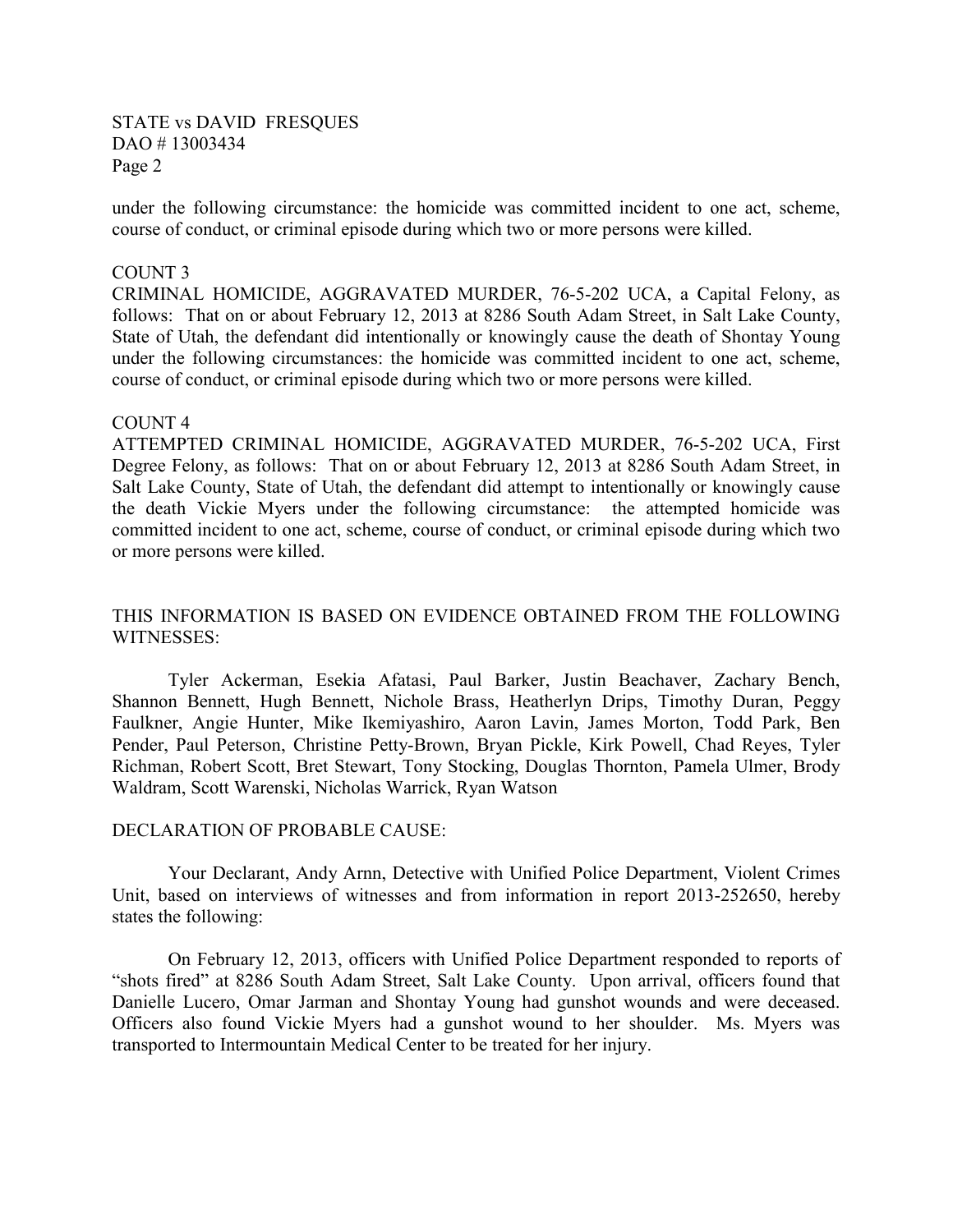## STATE vs DAVID FRESQUES DAO # 13003434 Page 3

Officers received information that defendant, DAVID FRESQUES, arrived at the residence in the early morning hours of February 12. Officers learned that the defendant was in the living room when he first opened fire and shot Mr. Jarman and Ms. Young. The defendant then went upstairs and shot Ms. Lucero in a bedroom. Afterwards, the defendant shot Vickie Myers in a separate bedroom.

The Utah Office of the Medical Examiner determined the cause of death for Danielle Lucero, Omar Jarman and Shontay Young were gunshot wounds, and the manner of each one the deaths to be homicide.

> Pursuant to Utah Code Annotated § 78B-5-705 (2008) I declare under criminal penalty of the State of Utah that the foregoing is true and correct to the best of my belief and knowledge.

Executed on:\_\_\_\_\_\_\_\_\_\_\_\_\_\_\_\_\_\_\_\_\_\_\_\_\_

 $\mathcal{L}_\text{max}$  and  $\mathcal{L}_\text{max}$  and  $\mathcal{L}_\text{max}$  and  $\mathcal{L}_\text{max}$  and  $\mathcal{L}_\text{max}$  and  $\mathcal{L}_\text{max}$ Declarant

Authorized for presentment and filing SIM GILL, District Attorney

\_\_\_\_\_\_\_\_\_\_\_\_\_\_\_\_\_\_\_\_\_\_\_\_\_\_\_\_\_\_

Deputy District Attorney 3rd day of March, 2014 MAH / / DAO # 13003434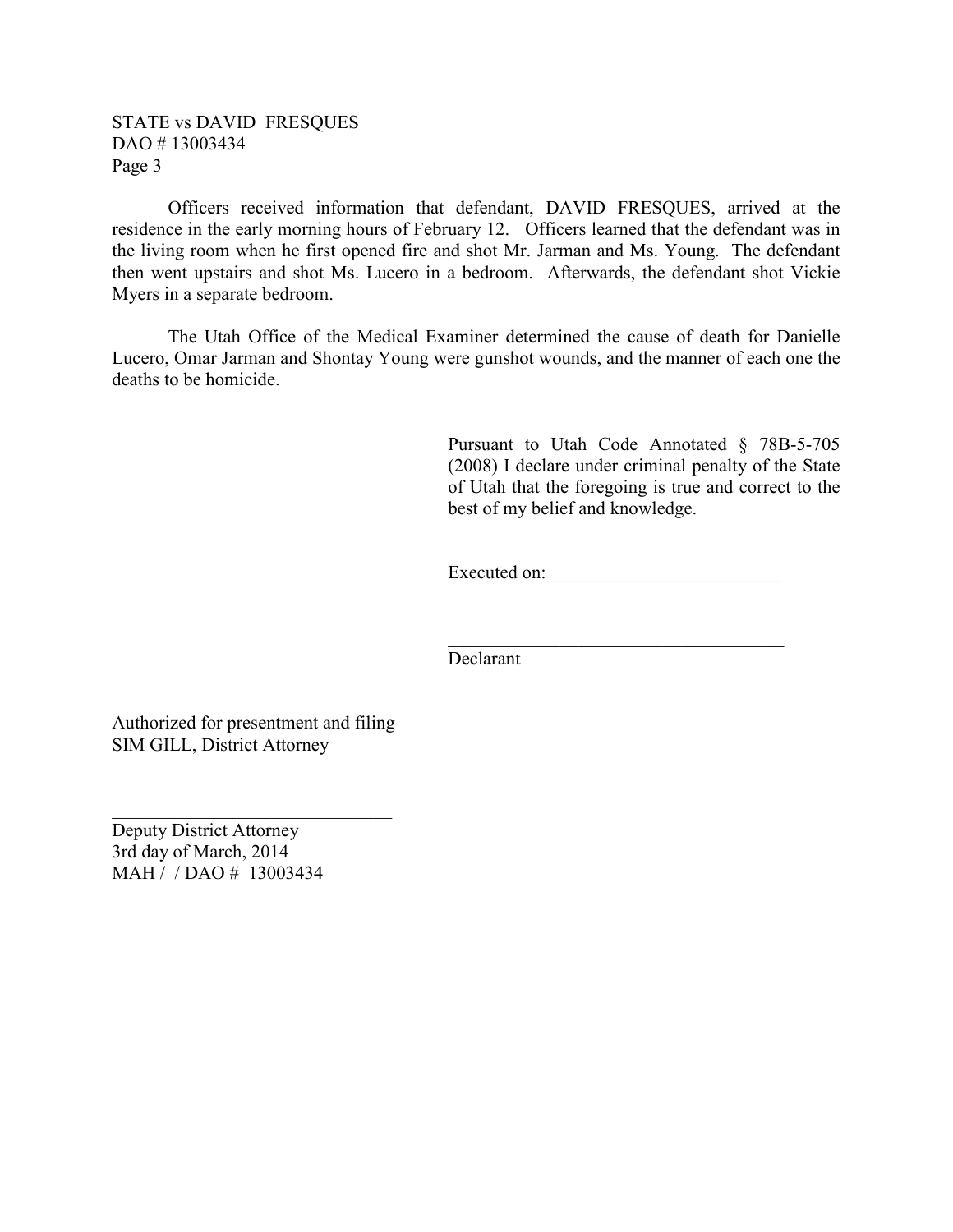## IN THE THIRD DISTRICT COURT, WEST JORDAN DEPARTMENT IN AND FOR THE COUNTY OF SALT LAKE, STATE OF UTAH

| THE STATE OF UTAH,                                                 | Before:                  |  |
|--------------------------------------------------------------------|--------------------------|--|
| Plaintiff,<br>VS.                                                  | Magistrate               |  |
| <b>DAVID FRESQUES</b><br>DOB: 04/05/1987,                          |                          |  |
| 7973 South Main Street<br>Midvale, UT 84047<br><b>AKA: TWISTED</b> | <b>WARRANT OF ARREST</b> |  |
| SS# 530196953<br>Defendant.<br>T                                   | Case No. 131400326       |  |

THE STATE OF UTAH;

To any Peace Officer in the State of Utah, Greetings:

 An Information, based upon a written declaration having been declared by B. Pender - UNIFIED POLICE DEPARTMENT, Agency Case No. CO13-22650, and it appears from the Information or Declaration filed with the Information, that there is probable cause to believe that the public offense(s) of;

CRIMINAL HOMICIDE, AGGRAVATED MURDER, a Capital Felony, CRIMINAL HOMICIDE, AGGRAVATED MURDER, a Capital Felony, CRIMINAL HOMICIDE, AGGRAVATED MURDER, a Capital Felony, ATTEMPTED CRIMINAL HOMICIDE, AGGRAVATED MURDER, First Degree Felony, has been committed, and that DAVID FRESQUES has committed them

 YOU ARE THEREFORE COMMANDED to arrest the above-named defendant forthwith and bring the defendant before this Court, or before the nearest or most accessible magistrate for setting bail. If the defendant has fled justice, you shall pursue the defendant into any other county of this state and there arrest the defendant. The Court finds reasonable grounds to believe defendant will not appear upon a summons.

Bail is set in the amount of \$2,000,007.

Dated this \_\_\_\_\_\_\_\_\_\_\_ day of \_\_March\_\_ A.D. \_2014 .

This Warrant may be served day or night.

 $\mathcal{L}_\text{max}$  , and the contract of the contract of the contract of the contract of the contract of the contract of the contract of the contract of the contract of the contract of the contract of the contract of the contr MAGISTRATE

SERVED DATE: The BY Law BY